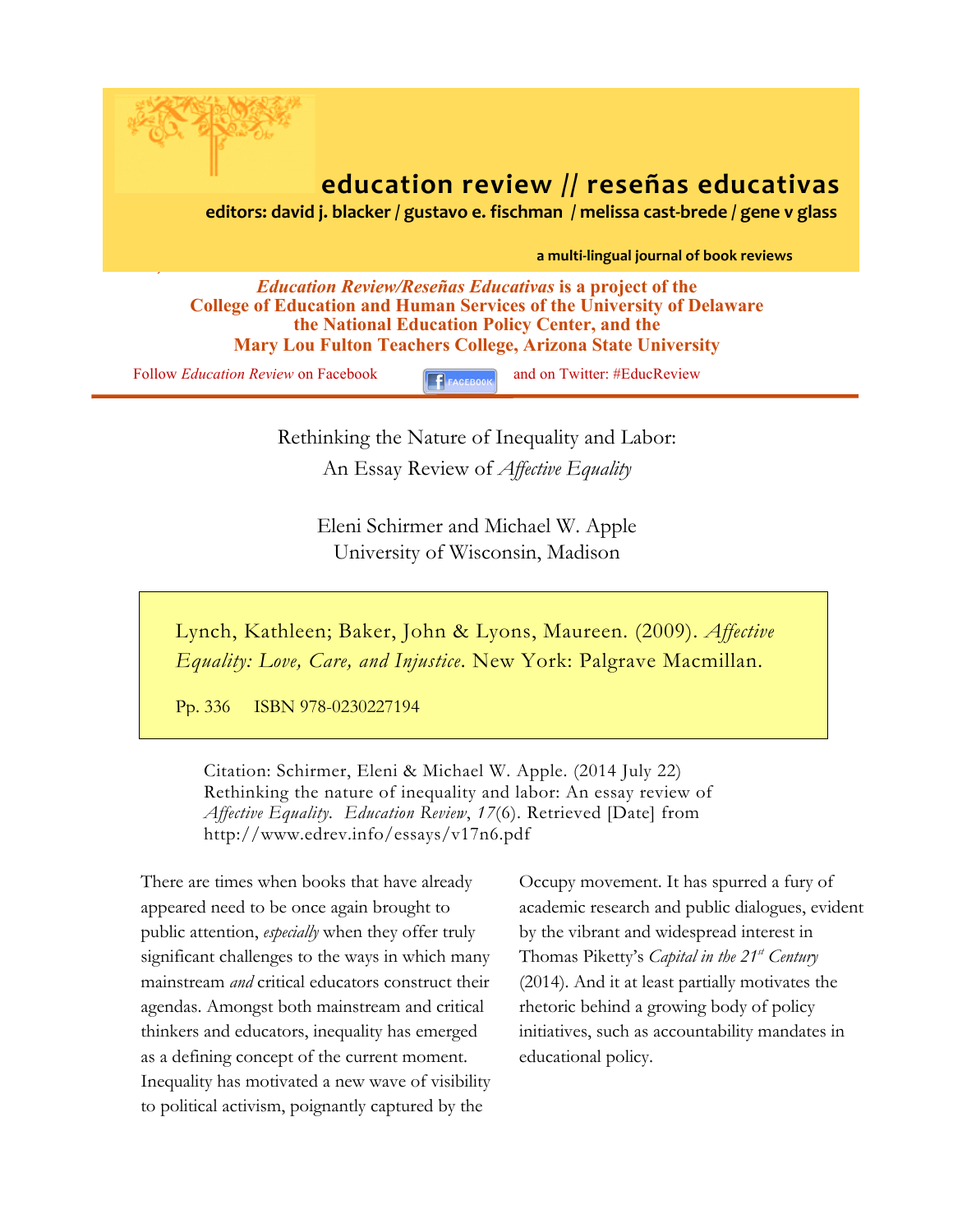Yet, without a clear understanding of the factors that generate inequality, the social movements, academic analyses, and policy initiatives attempting to address such inequalities run the risk of not only falling short of their targets, but also potentially deepening the inequities they aim to transform. Understanding some of the often-unseen components of justice and equality — namely *all* humans fundamental affective need for care — drives the central questions posed by Kathleen Lynch, John Baker, and Maureen Lyons in their book, *Affective Equality: Love, Care and Injustice* (2009)*.* How has failing to center care as a public good, necessary for all to give *and* receive, perpetuated inequalities and injustice?

Because of both its relevance to the current moment and its theoretical and empirical insights, Lynch, Baker, and Lyons's provocative analysis of *affective equality* is an essential text for those concerned with equality and its requirements. The volume is a significant one and drives a good deal of our own work and interest in education. Indeed, it has provided part of the foundational arguments that underpin Apple's *Can Education Change Society?* (Apple, 2013). One of the aims of this essay review is to bring the book to the attention of a wider audience of critical educational researchers. In order to do this, we need to place the book in the wider context of recent policies that seek to deal with inequalities in education.

# Interrupting Current Understandings

Though concern for educational inequality has underpinned the rhetoric and structure of educational reform initiatives for the past several decades, by and large this rhetorical attention has been asymmetrically and not very powerfully matched to the economic, political, and social forces that generate inequality. For example, Lyndon Johnson's 1965 authorization of the Elementary and Secondary Educational Act (ESEA) established equal standards for public education districts and called for the first accountability plans in education as part of his "war on poverty" campaign, largely in response to the social demands for greater equality driven by the Civil Rights Movement. Yet, Johnson's intention to stabilize the social settlement promised by the welfare state through the war on poverty proved an insufficient response to the class origins of poverty. Indeed, the competing distributional demands for both social equality and the continued profit accumulation necessary to sustain the post-WWII economic boom resulted in the economic crisis of the 1970's, and neoliberal economic and ideological forms emerged as the solution (Clarke & Newman, 1997; Streeck, 2011;Wright, 1994). Put briefly, neoliberalism positions the unregulated marketplace as the fundamental arbitrator of individual freedom, converting all social and political concepts into economic ones (Apple, 2006).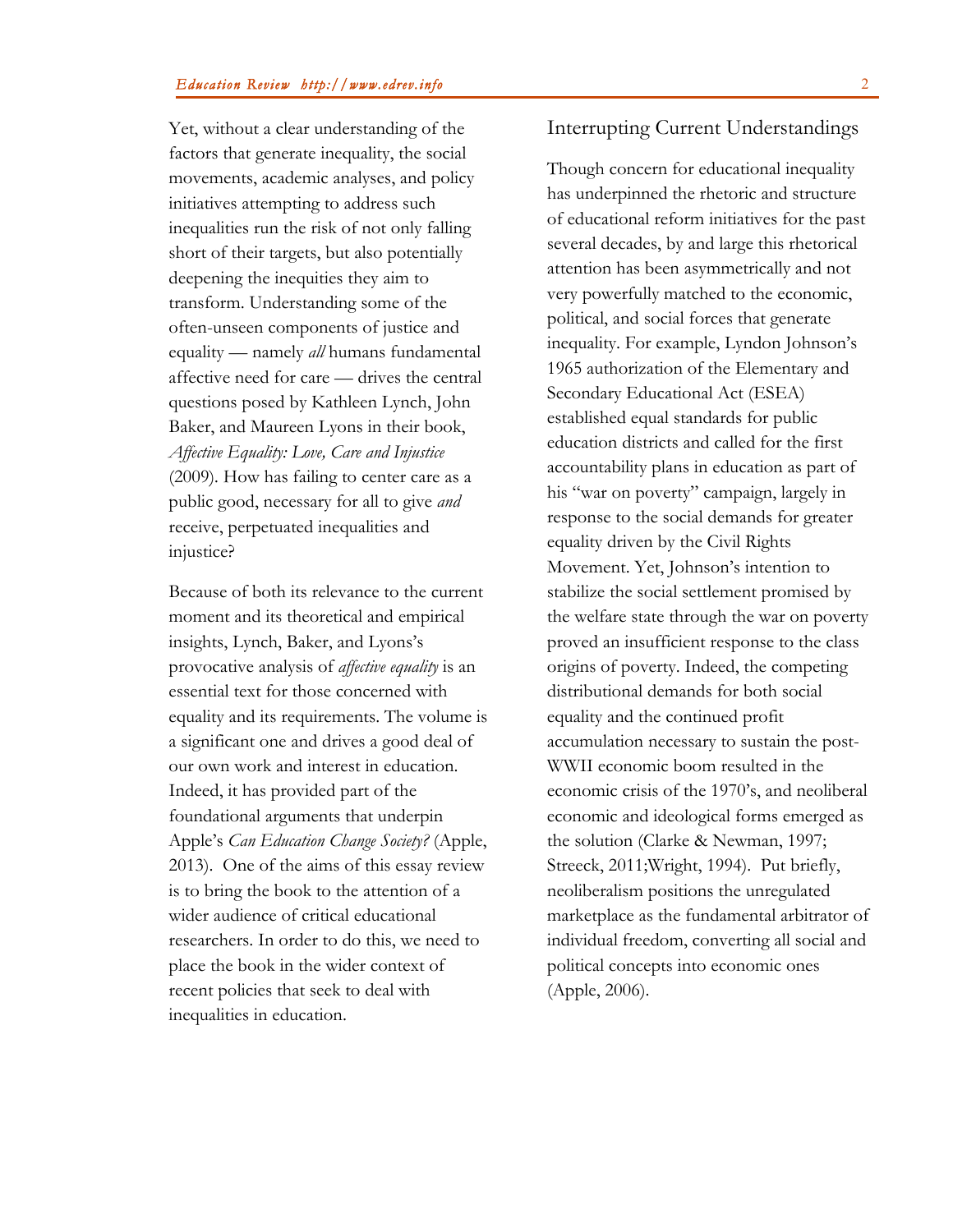More recently, the 2001 re-authorization of the ESEA act — popularly known as No Child Left Behind and presently represented by Obama's Race To The Top — has again issued rhetorical demands for equality through its prioritization of high-stakes accountability metrics. No Child Left Behind tied federal funding for education to a district's implementation of high-stakes standardized test regimes, in an effort to attend to unequal educational outcomes. School districts were mandated to disaggregate testing data by students' demographic status, in order to discern racial discrepancies and other differences in educational performance. This increased data on academic achievement gave statistical texture to a reality already intimately known by many researchers, parents, students, teachers, and community members across the country — public schools in the United States too often exasperate, rather than transform, the persistent racial and class inequalities characteristic of economic and social systems. Indeed, paralleling trends in income distribution, the gaps in educational outcomes of students from low-income families and families of color have dramatically grown over the past thirty years (Duncan & Murnane, 2011).

Nonetheless, No Child Left Behind and Race to the Top are deeply embedded within the neoliberal logics themselves, emphasizing market efficiency over democratic and social needs. High-stakes testing regimes, the predominant means of detecting educational inequalities, are themselves generated from culturally-biased knowledge forms, thereby building epistemological inequality into the instrument designed to detect inequality (Apple, 2006; Apple, 2014; Au, 2008). Furthermore, schools with flagging test data are deemed failing, and provide rhetorical justification for intensification of the neoliberal demands on schools: more testing, more accountability, more efficiency, more choice. Consider, for example, the ascent of a variety of neoliberal educational reform programs such as school choice plans, voucher and neo-voucher systems (see, e.g. Welner, 2008), alternative teacher preparation programs (i.e. Teach for America) and the growing body of charter management organizations. These reforms frequently use racial and class inequalities in educational achievement as both their rhetorical and empirical justification (Lahann & Reagan, 2011).

Yet little evidence suggests that charter schools serve students of color or students with special needs any better than traditional public schools (Fabricant & Fine, 2012; Lubienski, & Weitzel, 2010). School vouchers have done little to address racial inequalities in schools, much less educational outcomes, and in the process have often worsened segregation (i.e., Miner, 2013). Finally, all of these educational reforms position the solution to education as one embedded within private market forces. Such reform policies see the solutions to the "failure" of public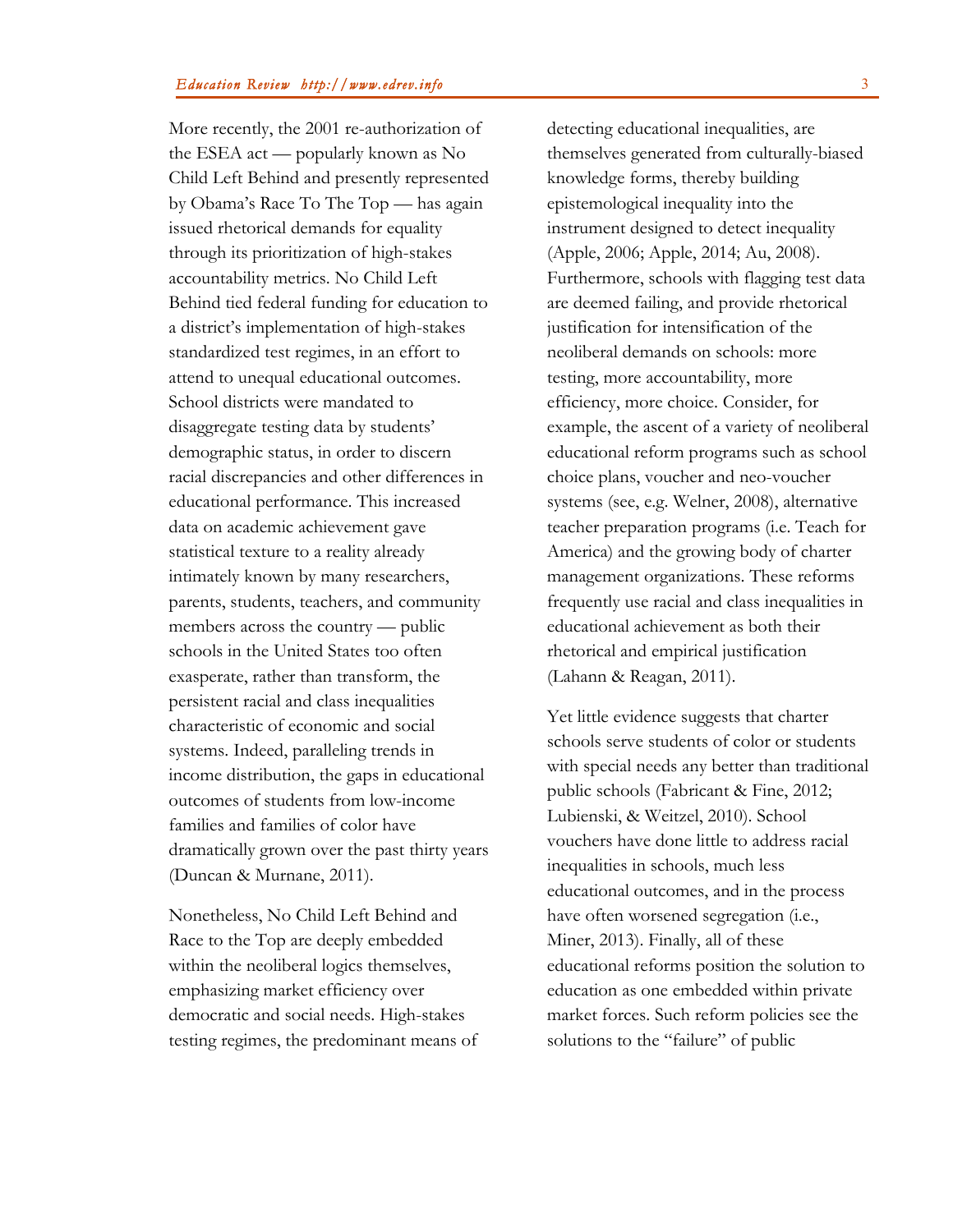education as the increased mediation of the private sector to provide, regulate, and govern education, thereby privatizing the social goal of equality itself.

This generates a perplexing dilemma for those who remain committed to the social mission of education to enhance equality. Have the implemented educational reform policies mis-appraised the requirements of equality itself? In their 2004 book, *Equality: From Theory to Action*, John Baker and Kathleen Lynch argue for a reconceptualization of the mandates of equality. In this work, the authors identify four major social systems that structure both equality and inequality: *economic*, *political*, *cultural*, and, *affective*. Building on the work of both Marxist and feminist scholarship, the authors argue that it is not sufficient to conceptualize equality and inequality in terms of material and economic systems, or even political and cultural systems, as attention to inequality in these domains frequently rests on the assumption that the ideal human is a rational, self-sufficient economic actor. They forcefully argue that a more robust conceptualization of equality must also be driven by the reality of humans' relational dependency on one another. Because human flourishing requires satisfaction of the affective needs to both provide and receive love and care, societies striving for egalitarian justice must center affective needs as public concerns (Sayer, 2011). Failure to do so generates two critical inequalities: "inequality in the degree to which people's needs for love and care

are satisfied, and inequality in the work that goes into satisfying them. These are the core of what the authors call 'affective inequality' (Lynch, Baker, Lyons, 2009, p. 12). While the four social systems are deeply interconnected, the affective system has received the least analysis of its defining properties and mechanisms, particularly as it relates to equality and inequality.

## Affective Equality as Process & Goal

In order to address the oft-omitted affective domain, Lynch, Baker and Lyon's book, *Affective Equality: Love, Care and Injustice,* aims to provide theoretical and empirical texture into the complexities of justice's affective requirements. They offer a very thoughtful explanation of the nature of multiple forms of labor, an understanding that has crucial implications for our analyses of class, race, and gender in both the public and private spheres. The book is based on research findings gathered from a series of in-depth interviews with Irish care providers and care recipients (dubbed Care Conversations), presented in Chapters 3-7, as well as three complementary studies conducted by Maeve O'Brien (Chapter 8), Niall Hanlon (Chapter 9), and Maggie Feeley (Chapter 10). Though the book is based on four empirically distinct studies, they unite to offer a robust examination of the contours, dynamics, and possible remedies for affective inequalities.

The first chapters of the book provide an elegant theoretical placement of the affective domain, and its legacy of omission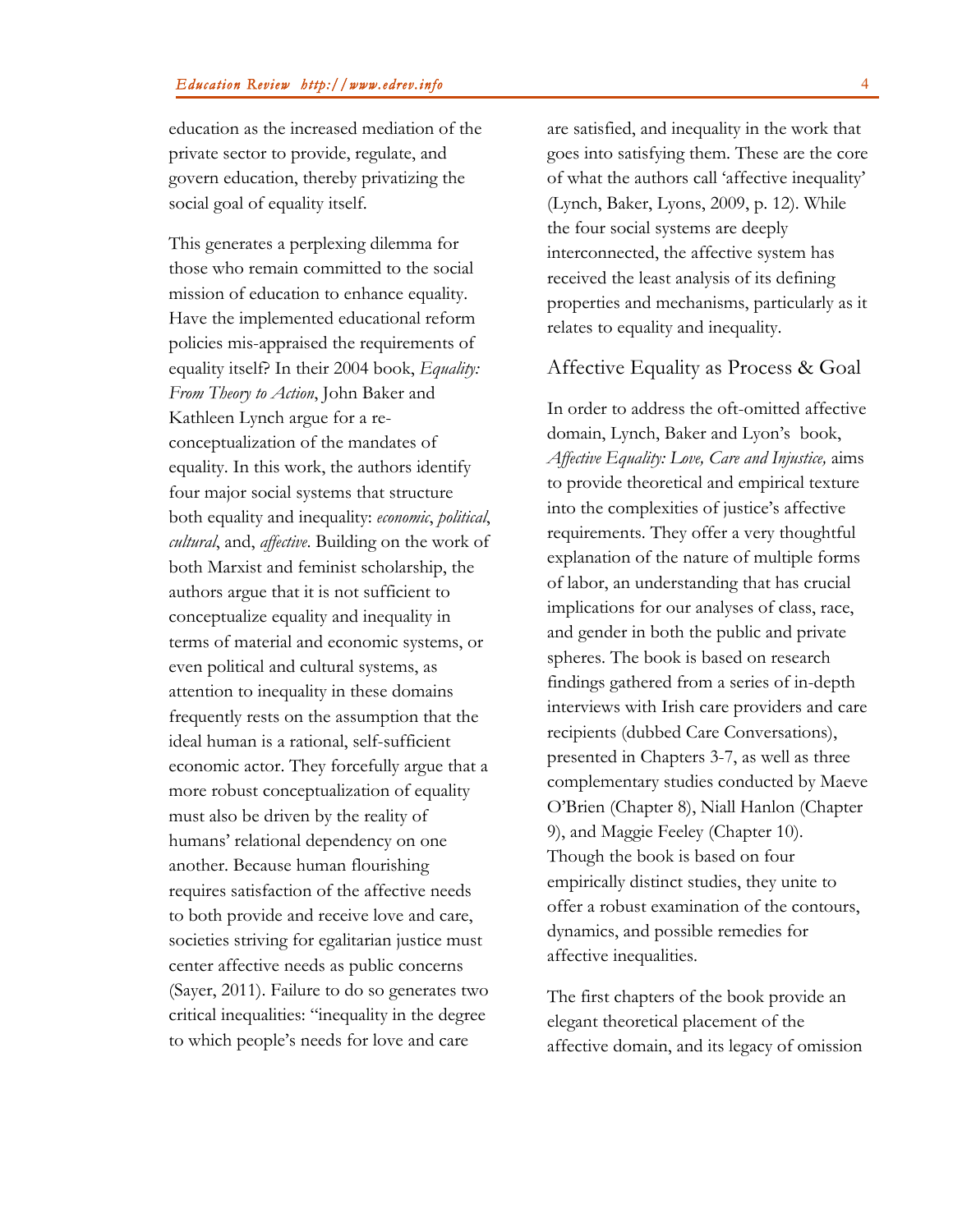in dominant academic and policy discourses. Chapter one examines how sociology, legal studies, education, economics, and political theory have all approached affective systems and the inequalities contained therein. The authors show how mainstream approaches in social science fail to critically attend to equality's affective dimensions. They argue that until recent advances of feminist theory, traditional approaches failed to incorporate concepts of care into their respective theories of justice, and the ways that unequal distribution of caring labor contributes to large social inequalities. As the authors argue, this misconceptualization of the affective requirements of justice is based on the belief that both people's need for care and the provision of it are properties of *private* domains, and therefore beyond the purview of public norms, laws, and regulation (see also Fraser, 1989; Fraser, 1997).

In attempt to remedy the limited scholarly attention to the affective domain, the authors present an analysis of the different forms of affective labor and their key analytical properties. In the second chapter of the book, the authors provide a heuristic to differentiate between primary care relations (love labor), secondary care relations (care labor), and tertiary relations (solidarity). As Lynch et al. argue, society cannot mandate or enforce love, but it can establish conditions for the equal distribution of care, love and solidarity labor, and make sure that such work is properly recognized and valued. Of course,

this is no simple charge, given the complex nature of love, care, and solidarity labor. As the authors make clear, many of the fundamental elements of love labor cannot be transferred to another through a labor contract, nor is its value captured on an economic market. Indeed, it is a dangerous category error to try to squeeze all such labor into the domain of the economic market.

Love labor differs from care and solidarity in important ways: love labor requires more emotional intensity and commitment, and operates independent of contractual arrangements. While care and love labor are certainly overlapping, the authors distinguish care labor as generally less emotionally demanding and more temporally bounded. Solidarity labor, the tertiary care sphere, is a collective form of care labor, more public than the primary and secondary spheres, and often operates beyond face-to-face interactions. The authors define two primary forms of solidarity labor:: statutory obligation, such as requirements to pay taxes, regulate distribution; and solidarity work, typically volunteer work, undertaken without pay and often in coordination with civil society organizations

The authors distinguish between love, care, and solidarity labor in an attempt to understand which elements of these labors may transfer among providers to recipients, thus captured by market forces and sold in exchange for wages. Though certain forms of care labor can be contracted for pay and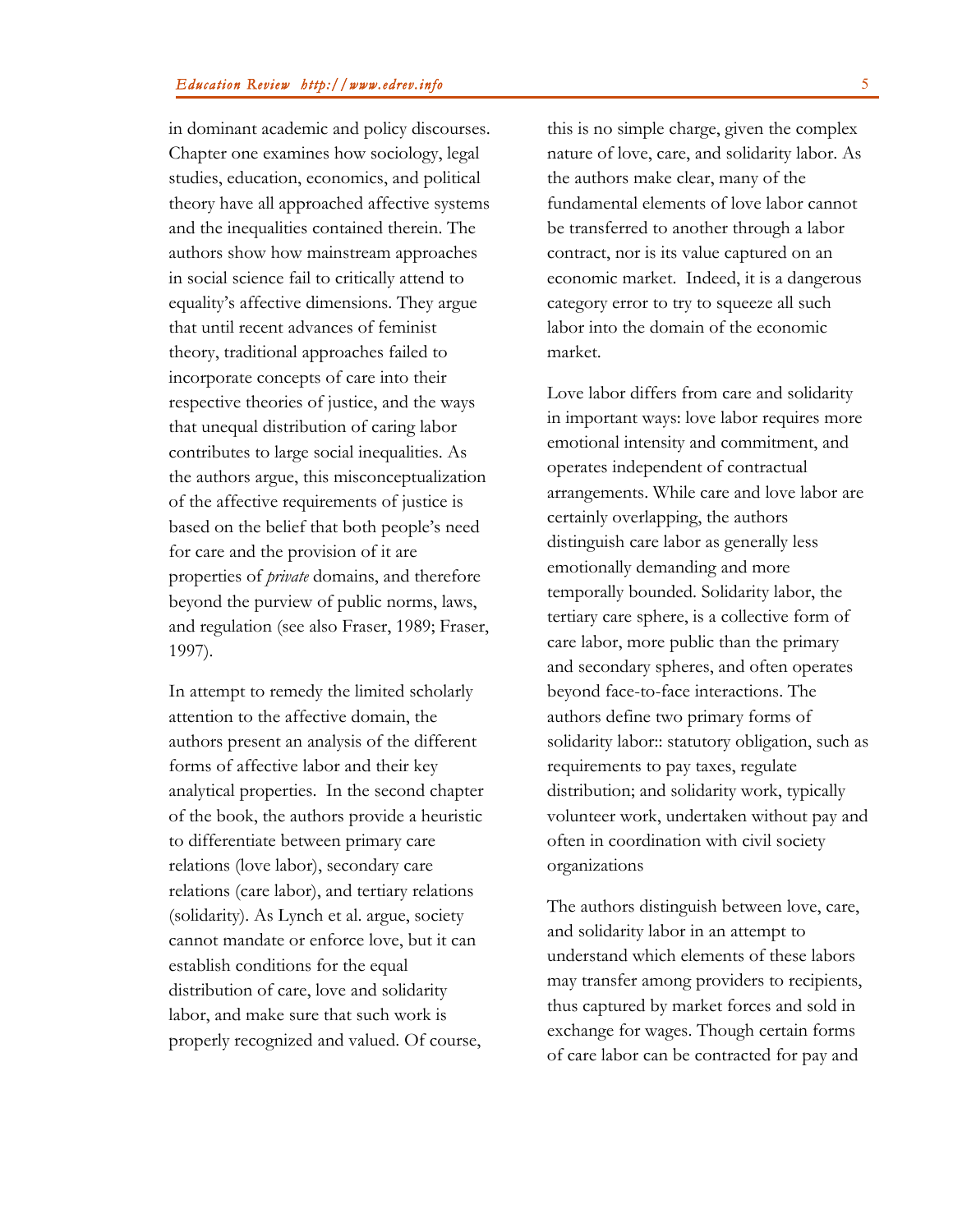most certainly require emotional labor, paid care labor differs from love labor in that such emotional connections (theoretically) expire upon contract termination. The tension between paid care labor and unpaid care labor is a critical dilemma, particularly within the logics of neoliberalism, which assumes all services and interactions are best provided by the market. The authors succinctly describe the limitations of commodifying care labor, given its resistance to the market principles of exchange:

While paid care is necessary as a support for primary care, it cannot substitute for it. When even a secondary care relationship is set within a system of social relations focused on profit or gain in particular, it is self-evident that the nurturing characteristics of this relationship (such as careful attention to needs, emotional engagement, trust and attentiveness) are likely to be either precluded, subordinated or made highly contingent on the profitmargins expected … . (p. 49)

The authors go on to highlight the consequences of such unequal distribution of care and love labor, highlighting that those who pursue care and love labor, due to its inalienable and intimate quality, forego opportunities for both wage earnings and leisure time. Furthermore, unequal distribution of care and love labor enables those unencumbered by such responsibilities (largely men) to pursue more publicly recognized activities, such as unburdened leisure and higher paid wage

labor. This generates material and social inequalities, and develops two distinct classes: care-providers and carecommanders.

Consider, for example, work dynamics within academic labor. Those charged with teaching duties (often graduate students or part-time instructors in what has been called the "academic proletariat) engage in more "care" work — meeting with students, answering questions, editing papers, one-onone tutoring and providing emotional support, all of which takes considerable time and intellectual and emotional energy, yet is hardly captured in the wage payments. Meanwhile, it enables higher status workers, such as full-time faculty and administrators, to engage in work that is often more professionally beneficial and converts more easily into important forms of academic capital (research projects, grant proposals, publishable writing, etc.).

Without adequate means to address the important role of care in pursuit of justice, such dynamics perpetuate affective inequalities. This analysis presented by Lynch *et al*. generates a serious dilemma for social actors and policy makers: how can society increase the material and financial recognition of care work, thereby improving the status and well-being of those who engage in such labor, while still identifying and preserving the elements of love and care labor that are not replaceable, transferable, quantifiable, or otherwise commodified? The analysis they offer here provides important cautions for many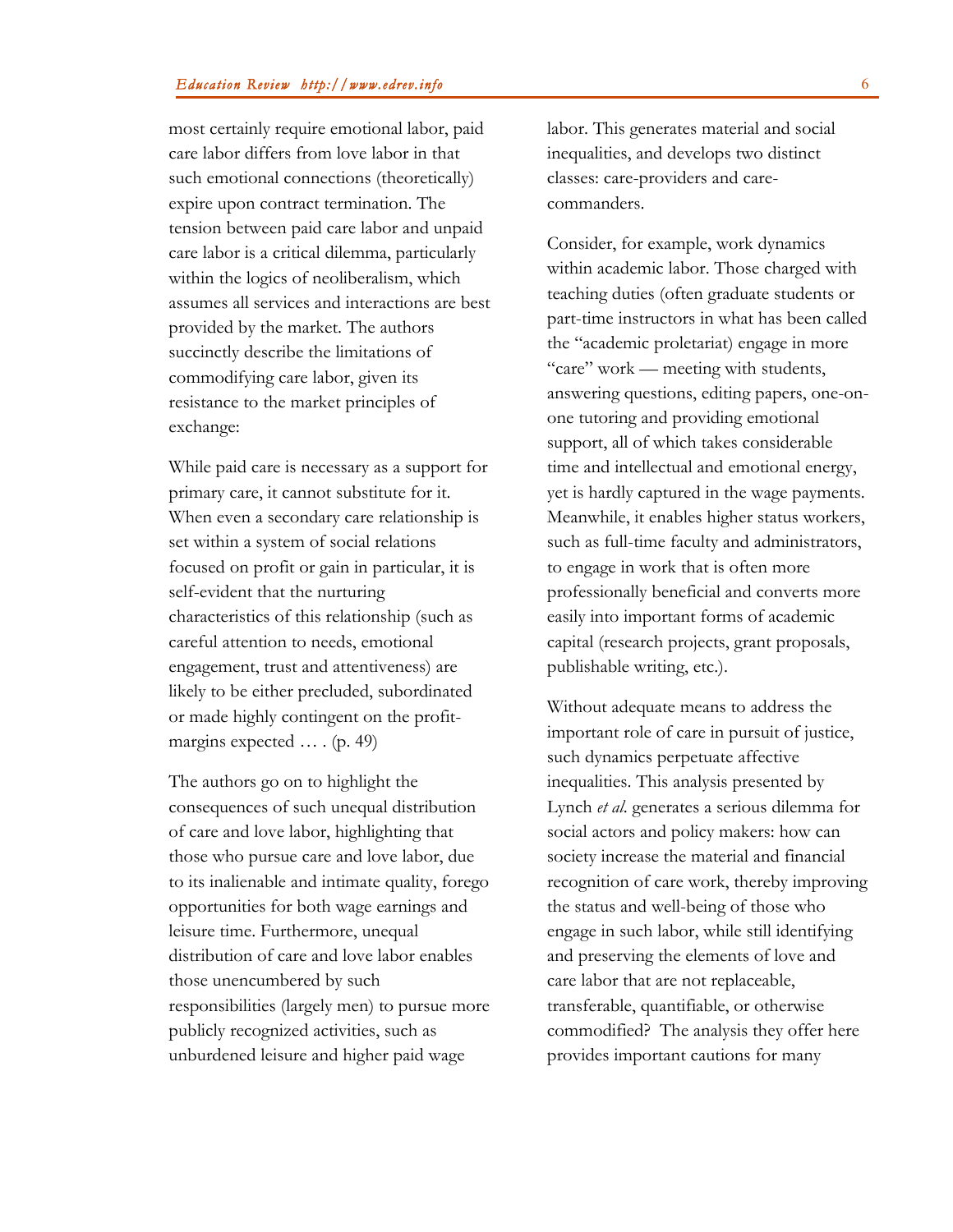progressive scholars who focus on a politics of redistribution but ignore the politics of recognition. It also offers important clarifications to the politics of redistribution, pointing out the limitations of critical analysis of education and the economy based primarily on masculine models of wage labor.

## Care and Love as Forms of Work

In order to clarify the limitations of our current understanding of work, the authors take up key question in chapters three and four: In what ways are care and love forms of work? Why is care labor marginalized? To answer these questions, they examine what constitutes work. In materialist traditions, work is defined as that which is economically productive, and contributes to human "progress." In phenomenological traditions, work is associated with personal enlightenment and development. Yet neither of these traditions recognizes the work of human care. The authors lean on Hannah Arendt's 1955 analysis of hierarchical work in *The Human Condition* to make sense of this devaluing of care work. According to Arendt, people engage in three types of work: *humans as thinkers, humans as makers*, and *humans as care-givers*. In Arendt's critique, these domains of work are arranged hierarchically, with humans as thinkers as the most respected, followed by humans as makers, and at the bottom was the least valued, care work. Because the work of care-taking is necessary to reproduce human life, it was considered both base and universal and therefore not valuable. Arendt

writes: "Women and slaves belonged to the same category and were hidden away, not only because they were somebody else's property but because their life was 'laborious', devoted to bodily functions' (p. 72). In this way, care work is seen as something devoid of intellect, skill, and volition; rather, it occurs naturally and involuntarily, like bodily functions.

In addition to a socialized devaluing of types of work, the authors argue that care work is marginalized because of a general ambivalence about care and love in our society. To the extent that they are recognized, love and care tend to be sentimentalized, trivialized, and sexualized. Particularly as love is sexualized, it revolves around desire and pleasure, in things that are "fleeting, contingent, and ephemeral" (p. 55). None of these conceptions of care and love adequately capture either the work required to generate meaningful and healthy relations of care and love, or the fundamental human need for care and love for adequate human functioning.

Furthermore, care work is marginalized because of traditional values which see care work as the moral obligation and duty of *women*, rather than work to be undertaken by all. This positions care work as private and personal exercises, not a public benefit. Care-work is marginalized because it runs counter to dominant material traditions of generating economic products and value; it challenges the dominant logic of the possessive individual as the arbiter of what is productive. What's more, its feminization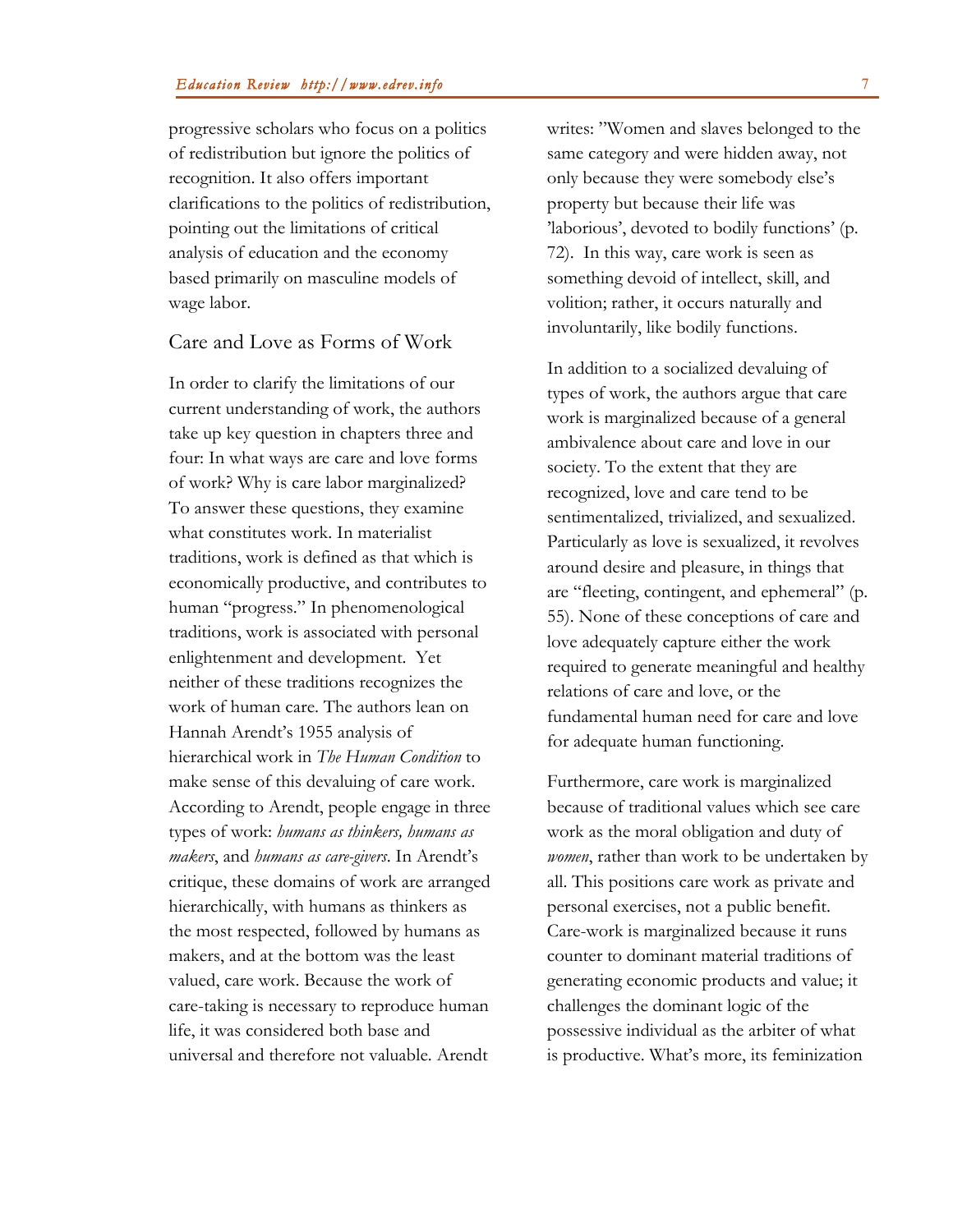decreases its valorization: to the extent that care-work is recognized on the market, it is often dirty, low-paying, unregulated, insecure, and exploitative.

As such, in their empirical research, the authors found that the metaphor of "waste" was often applied to care-work. Not only did care-takers refer to their own duties as literally dealing with others' waste, they often felt like care-recipients themselves were seen as a form of social waste, from young children, to the elderly, to the physically disabled. Furthermore, the minimal social acknowledgement of their care-taking work positioned their own labor as wasteful. This mimics dominant conceptions of teachers' labor as not productive (as exemplified in the adage, "Those who can, do; those who can't, teach"), and therefore those who enter that workforce either have no other options available to them or have elected to "waste" their potential and pursue teaching as a career, despite its high opportunity costs.

The authors very clearly articulate the elements of care that constitute it as a form of valued work. First of all, care as work is required for human survival; people could not survive without high levels of dependencies. Care requires skill, competence, and learning to do it well. This takes time and effort, often at an emotional level that is not as intensely required in noncare work. Effective care requires emotional work (such as listening and engaging), mental work (such as intensive planning, how to respond to a variety of immediate

and urgent situations), physical work, and moral commitment (such as being trustworthy and reliable). Ultimately, the authors argue that we need to redefine spheres so that the ethics of caring (relational and interdependent) are fundamentally integrated into the public sphere, rather than viewing them as weak, hyper-feminized and wasteful. In essence, care must be reconceived as a *public good*.

Care work must be socially and materially re-valued as a public good so that those who engage in it, either by choice or necessity, are not relegated to lives of poverty or social exclusion. The state then plays a role in establishing a new social contract that recognizes the socio-economic rights of care-givers, rather than simply allocating them to an invisible and unregulated private sphere. Establishing a new social contract around care work is complicated because it requires recognizing that care is essential to all human relationships, but that it is fundamentally resistant to commodification or legal mandates, traditional tools used by states to establish and regulate domains of work. What this suggests is developing nurturing rationalities alongside economic rationalities. This is particularly important in education. As the authors write,

The focus is on educating the citizen to achieve her or his potential in the public sphere of life, while ignoring the relational caring self (Lynch et al., 2007). Within the neoliberal framework, in particular, the purpose of education is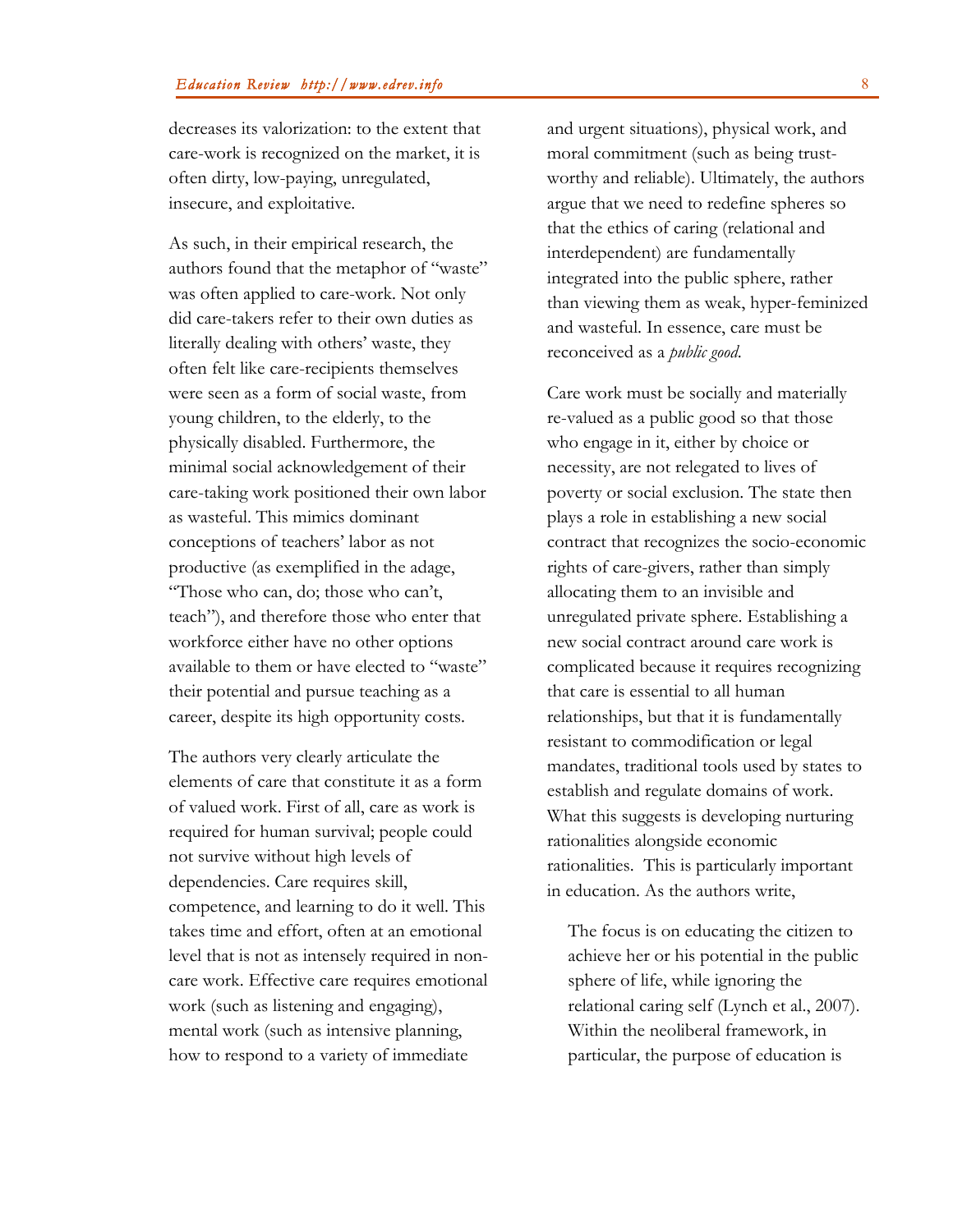defined in terms of personalised human capital acquisition, making oneself skilled for the economy: "the individual is expected to develop a productive and entrepreneurial relation- ship towards oneself' (Masschelein and Simons, 2002: 594). No serious account is taken of the reality of dependency for all human beings, both in childhood and at times of illness and infirmity (Badgett and Folbre, 1999)." (p. 90)

This set of arguments is further developed in chapter five which examines the ways in which care labor interfaces with other dimensions of inequality, specifically gender, class, and family status. The chapter exposes the ways in which care labor is unevenly distributed and experienced by women. Not only do women assume greater responsibility for caring relations than men (typically for no or low wages), but their approach to this work differs from men. For example, while we need to be careful of essentializing these differences, a central theme in the Care Conversations was the way in which women were *expected* to provide care to others out of moral obligation and duty, rather than choosing to do so. Men who engaged in care labor, by contrast, were often valorized or praised as being exceptionally noble by providing care labor. Furthermore, women often resumed the work of not just administering care, but also planning for how to provide dependable and quality care; yet they received little acknowledgement or recognition for the skill and labor that goes

into securing adequate primary and secondary care relations.

Finally, social class and family status impact care labor. The Care Conversations revealed the ways in which the form of care people receive is powerfully impacted by social class. As the authors describe,

[L]ow-income careers are especially vulnerable, being unable to afford many of the care supports they need …Consequently, they are forced out of employment, often when their children are young, as they cannot afford good quality child care; their unemployment further exacerbates their poverty. Lowincome carers of adults often have to wait for extended periods of time to access state care services as they cannot afford to buy readily available private services. … Moreover, low-income carers who are employed are often working in jobs that lack both the autonomy and flexibility that enables them to manage caring in their own terms (p. 112).

Such vulnerabilities are intensified for a person who is the sole care provider in a family unit, such as a single parent. The uneven burdens of care labor on women, low-income people, and sole care providers are further exasperated by the intense time demands of care labor, as the authors explore in chapter seven. Because care labor is often relentless and unforgiving in its time requirements, those who engage in carelabor have little time for their own self-care.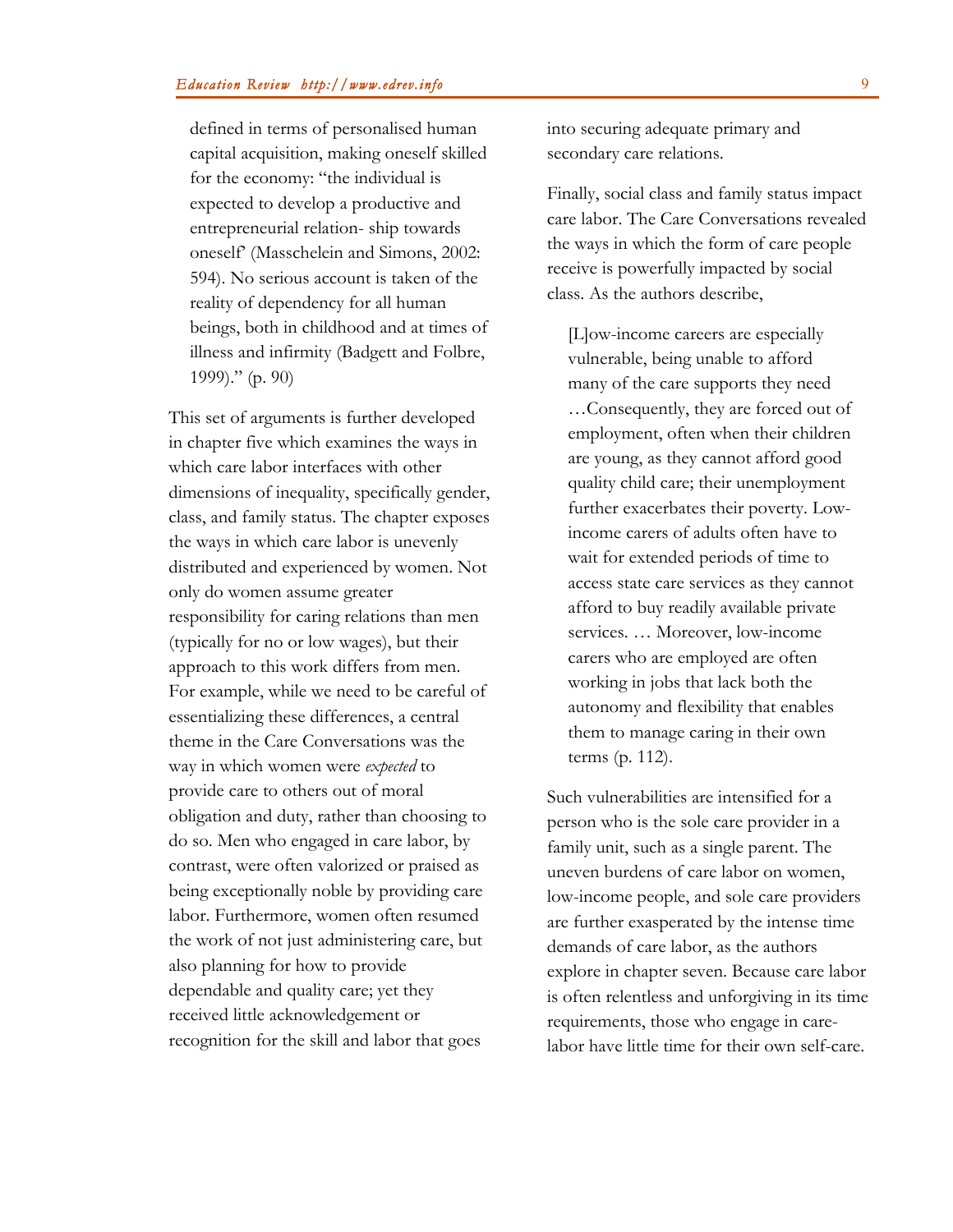They can exercise little discretion or autonomy in how they choose to spend their time, and often have to juggle paid labor with their caring responsibilities, applying further pressure on time resources. Competing time demands were more acute for those in lower social classes, for they had less financial resources at their disposal to distribute and manage caring responsibilities.

Yet beyond the unequal time burdens across gender and class, the authors also argue that the time dimension of care labor reveals features of care rationality beyond a simple economic rationality. Though many primary care providers articulate a tension between the leisure and care labor time allocation, this rational economic model does not adequately represent the moral imperative to care, or the relational nature of care itself. This too has significant implications for any substantive critique of neoliberalism as a theory and as a set of social policies, since it directly challenges the adequacy of the basic assumptions underlying what counts as "rationality" and the economistic models that have these assumptions at their foundation.

The authors also challenge the dichotomous binary between care recipient and care provider. Drawing upon reflections from Care Conversations, Lynch et al. illuminate the ways in which dependent individuals possess varying amounts of power and control in the. care relationship. They empirically display the ways in which care labor is fundamentally relational, and

therefore reciprocal and mutual. In the authors' words, "those who are carers not only invest time, energy and attention in the care of others, they also receive affection, attention and appreciation in return, albeit in highly variable ways and to greatly different degrees" (p. 131). In this way, care recipients are not simply passive objects or burdens in care-providers lives, but rather have their own forms of control and power, and participate in reciprocal and powerful relationships. This restores agency to many of those who are positioned as "Others" in and by this society and in the process provides a space for action and voice.

## Going Further

*Affective Equality* provides a powerful discussion of the political economy of love and care relationships. It also raises important points for future research and policy considerations, and provokes the need for more detailed treatments of at least two key issues: the ways in which racial and ethnic identities interface with care labor, and the role of solidarity in affective equality. For us, this points to spaces where their analysis needs to go further.

First, neither the empirical nor theoretical arguments engage with the ways in which racial and ethnic identities interface with care labor. Though their research context of Ireland may possess less racial and ethnic diversity (but see Devine, 2011), in the U.S. context, race and ethnicity fundamentally structure the economic, political, and cultural axes of justice. As such, they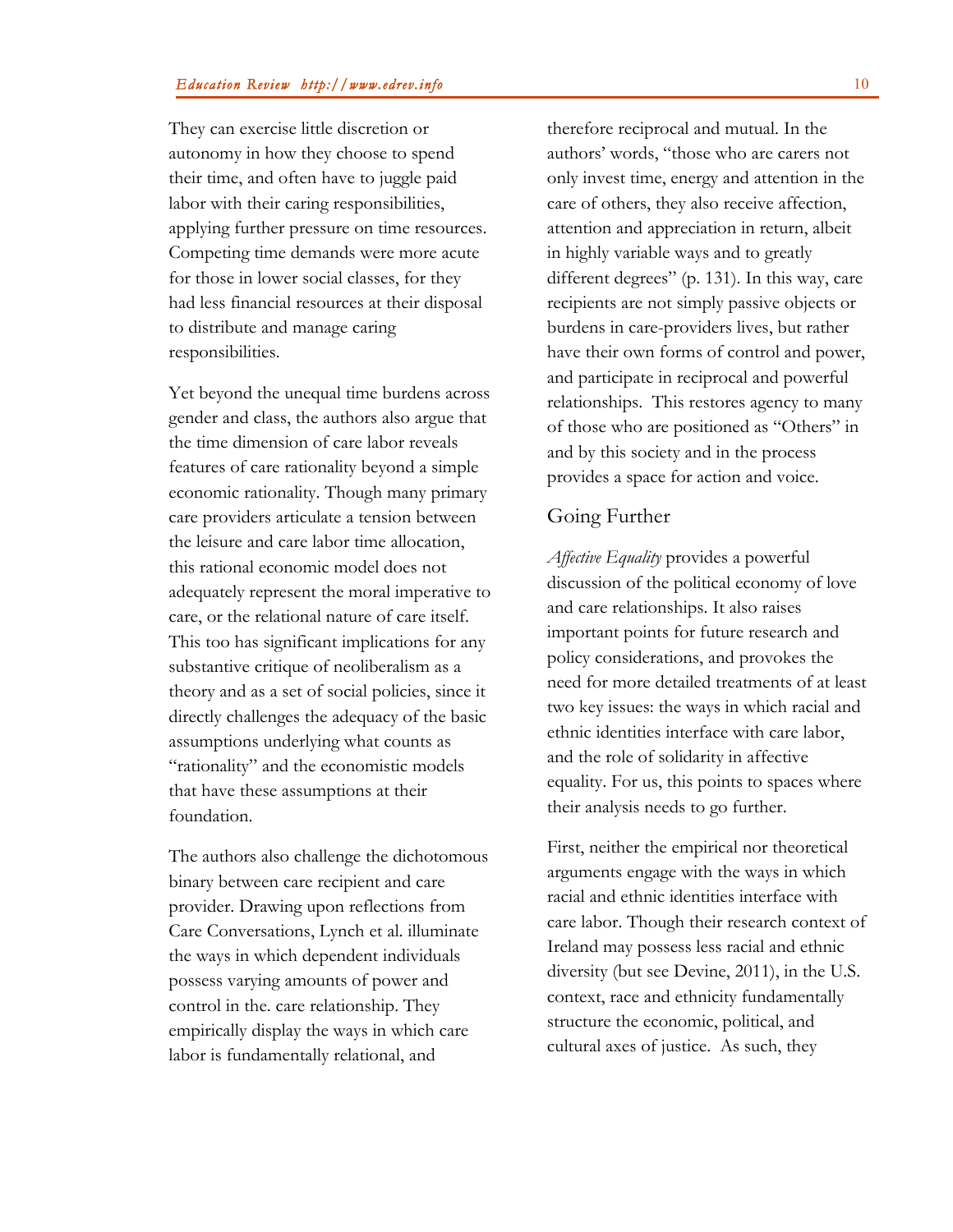demand to be treated as core concerns in research such as this.

Secondly, while *Affective Equality* rightly depicts the inequalities embedded within primary and secondary care labors (love and care, respectively), it does not sufficiently address the tertiary care relations of solidarity. The authors' rich attention to the dimensions of care and love labor generates expectations for their analysis of solidarity labor, which the book by and large does not fulfill. This omission generates two weaknesses in the account. First, it fails to provide an understanding of solidarity labor itself (what constitutes it, its logics and its vulnerabilities, particularly in relation to other forms of oppression, such as gender, race, and class domination) As such, readers have little understanding of how de-valued solidarity labor contributes to the social reproduction of inequality. Second, by failing to both define solidarity labor and diagnose its interface with inequality, solidarity work does not center in Lynch et al.'s account as a significant means to transform social inequalities. This not only leaves gaps in the descriptive account of affective inequalities and their role in reproducing social inequalities, but also limits the ways in which we are to understand how social transformation can occur, particularly if we see solidarity labor as a key mechanism of such transformations — something both of us understand as central to the development of interruptive

movements and for the formation of a counter-hegemonic politics.<sup>1</sup>

For example, Lynch *et al*. argue that one of the pivotal inequalities suffered by care laborers is the invisibility of their labor, therefore resulting in the misrecognition of the importance of care relations. The authors describe at length how care workers perform their work with minimal or inadequate social supports, without time or the material, emotional, or political resources to contest their working conditions, much less their culturally devalued roles. The authors clearly show how misrecognition of care labor reproduces social inequalities. Yet, the authors do not suggest the ways that this isolation and misrecognition *can* be contested, such as through solidarity labor and collective action (Hobson, 2004). Consider, for example, the burgeoning movements of organized care-workers, such as teachers' unions, nurses, low-wage service employees and others who are actively resisting the imposition of economic rationalities on to their work, from standardized testing regimes to flattened

<sup>&</sup>lt;sup>1</sup> This understanding of social transformation is articulated by Erik Olin Wright's theory of social transformation, which has four main components: theories of social reproduction, theories of the gaps and contradictions of reproduction, a theory of the trajectories of unintended social change, and theories of transformative strategies. See Wright, 2010, pp. 273-307, for more.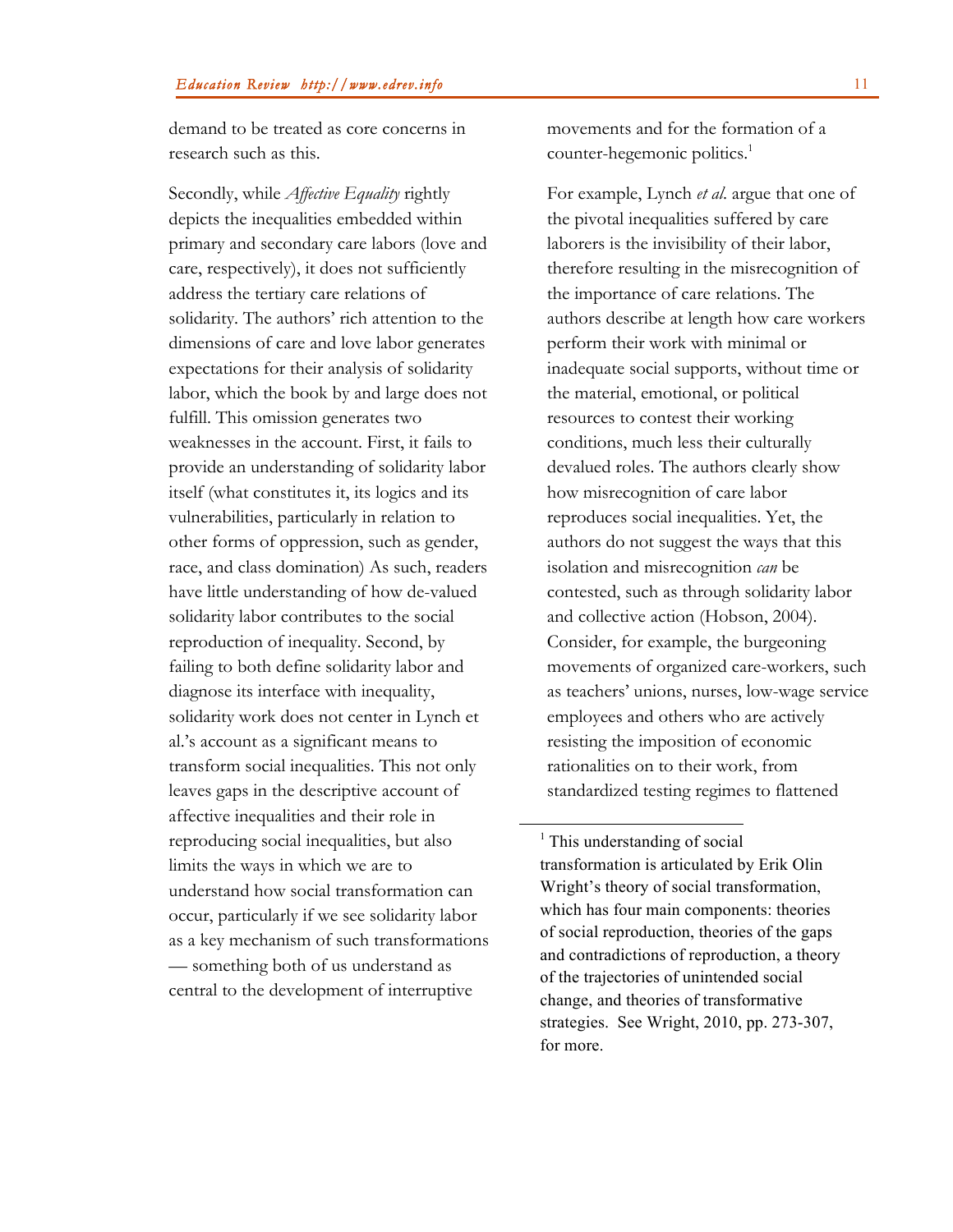curriculums to undignified treatment of their own labor. If one of the aims of solidarity work is to make what is seen as just and immutable come to be known as unjust and mutable, to paraphrase Piven and Cloward (1979), the struggle for affective equality will require solidarity labor itself, a point only minimally addressed by Lynch et al. If we heed Lynch *et al*.'s account of the harms generated by affective inequalities, the pivotal role of solidarity labor to transform these inequalities suggests a critical need for greater theoretical and empirical investigation of the particular properties of such solidarity labor and its capacities to transform such inequities.

These criticisms do not diminish the important contributions made by Lynch, Baker, and Lyons and by their colleagues at the Centre for Equality Studies at University College Dublin (see also Lynch, Grummel, and Devine, 2012). After all, there is a limit to what one book can deal with. Rather, given our appreciation of where they have taken us, we wish to urge those of us who agree with their basic arguments to extend them into areas that demand our attention. We live not only in a classed and gendered state, but profoundly in a *racial* state (see, e.g., Gillborn, 2008; Mills, 1997). And unless we also ask *who else* is now doing care labor — and who has played a crucial role of doing so much of it historically — and how this is also constructed around the category of racial forms, we cannot truly begin to fully understand the nature of such

labor and its relationship to the politics of both redistribution and recognition.

We have written this essay with a number of goals in mind. First, even though Lynch, Baker, and Lyon's book, *Affective Equality* was published a number of years ago, it needs to once again be brought to the attention of a larger group. While it received a number of very positive reviews in the larger literature in sociology and gender studies, its visibility was not as pronounced in the field of critical educational studies. Yet, it is essential reading for any person who is serious about the sociology of education, critical educational theory, and the work of teachers and other educators. It is also significant for those of us who are justifiably critical of the neoliberal transformation of educational institutions that are having such dangerous effects in so many nations. Finally, the book's arguments show how it possible to place structural understandings side by side with the personal experiences of real actors in real homes, schools, and communities. And it does so in a way that moves us away from reductive and essentializing pictures of labor.

Yes, there are areas in which the book could have gone further. But the voices the authors present, the political, cultural, and economic dynamics of power that are illuminated, and ultimately the spaces that are opened up for a politics of interruption need to be recognized. There is a very large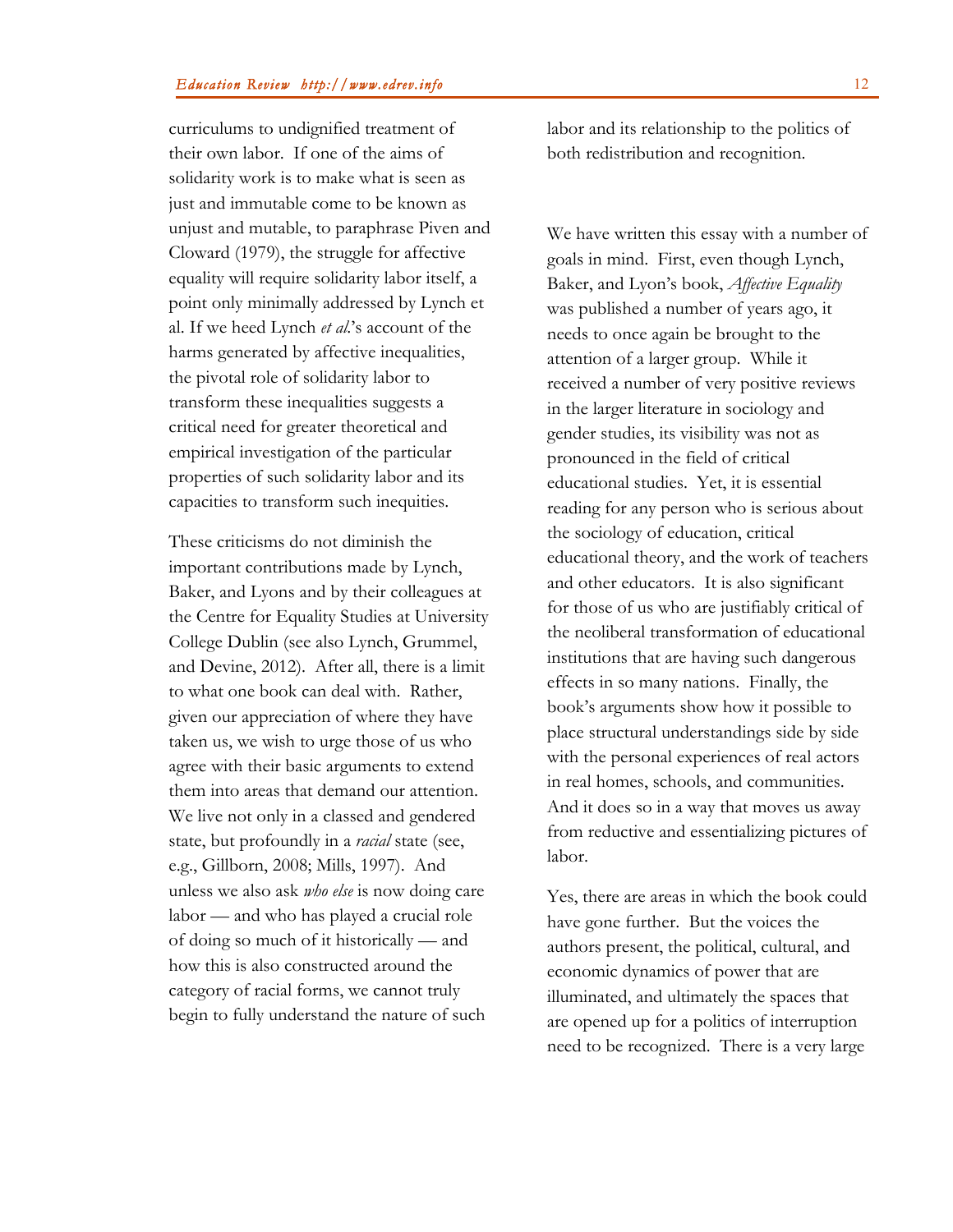body of research on critical educational theory, research, policy and practice that has been developed over the years (see, e.g., Apple, Au, and Gandin, 2009; Apple and Au, in press). In this book, Lynch, Baker, and Lyons have reminded us of crucial elements that must form a significant part of it if we are go forward — and if our understanding of the "we" recognizes the realities of what are too often omitted from our critical analyses and critical mobilizations.

# References

- Apple, M. W. (2006). *Educating the "Right" Way: Markets Standards, God, and Inequlity*, 2<sup>nd</sup> ed. New York: Routledge.
- Apple, M. W. (2013). C*an Education Change Society?* New York: Routledge.
- Apple, M. W. (2014). *Official Knowledge: Democratic Education in a Conservative Age*, 3rd ed. New York: Routledge.
- Apple, M. W., Au, W., and Gandin, L. A. (Eds.) (2009). *The Routledge International Handbook of Critical Education*. New York: Routledge.
- Apple, M. W. and Au. W. (Eds.) (in press). *Major Works in Critical Education, Volumes I-IV*. London: Routledge.
- Au, W. (2008). *Unequal by Design: High Stakes Testing and the Standardization of Inequality*. New York: Routledge.
- Clarke, J., & Newman, J. (1997). *The Managerial State: Power, Politics and Ideology in*

*the Remaking of Social Welfare.* London: SAGE Publications.

- Devine, D. (2011). *Immigration and Schooling in the Republic of Ireland*. Manchester: Manchester University Press.
- Duncan, G. J., & Murnane, R. J. (Eds.). (2011). *Whither Opportunity: Rising Inequality, Schools, and Children's Life Chances*. New York: Russell Sage Foundation.
- Fabricant, M., & Fine, M. (2012). *Charter Schools and the Corporate Makeover of Public Education: What's at Stake?.* New York: Teachers College Press.
- Fraser, N. (1989). *Unruly Practices*. Minneapolis: University of Minnesota Press.
- Fraser, N. (1997). *Justice Interruptus*. New York: Routledge.
- Gillborn, D. (2008). *Racism and Education: Coincidence or Conspiracy*. New York: Routledge.
- Hobson, B. Meil. (2003). *Recognition Struggles and Social Movements: Contested Identities, Agency and Power.* Cambridge, U.K.: Cambridge University Press.
- Lubienski, C., & Weitzel, P. C. (2010). *The Charter School Experiment: Expectations, Evidence, and Implications.* Cambridge, Mass.: Harvard Education Press.
- Lynch, K., Grummel, B., and Devine, D. (2012). *New Managerialism in Education:*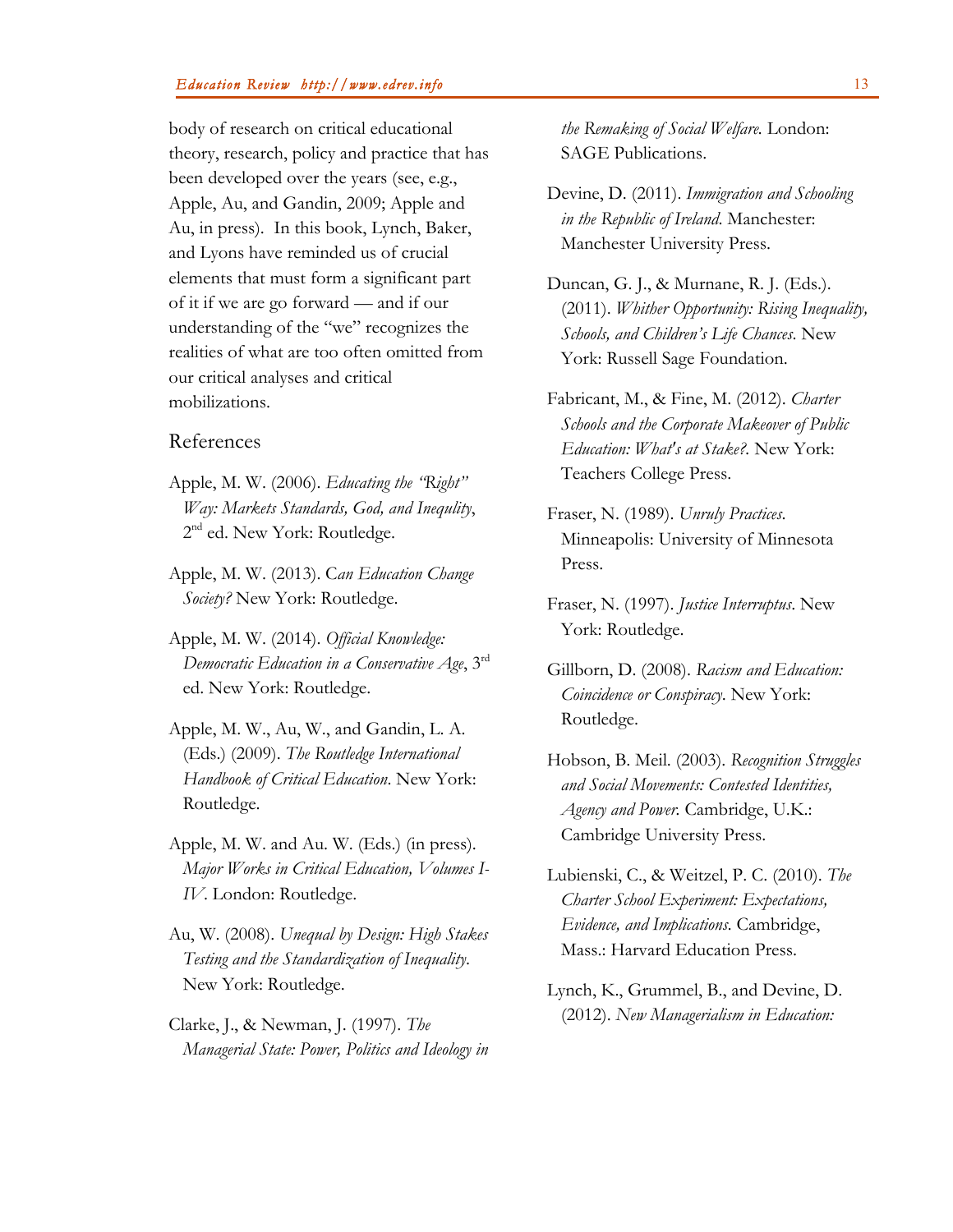*Commercialism, Carelessness, and Gender*. New York: Palgrave Macmillan.

- Mills, C. (1997). *The Racial Contract*. Ithaca: Cornell University Press.
- Miner, B. (2013). *Lessons From the Heartland: A Turbulent Half-Century of Public Education in an Iconic American City.* New York: The New Press.
- Piketty, T. (2014). *Capital in the Twenty-First Century.* Cambridge: Harvard University Press.
- Sayer, R. A. (2011). *Why Things Matter to People: Social Science, Values and Ethical Life.* Cambridge, UK: Cambridge University Press.
- Streeck, W. (2011). The Crises of Democratic Capitalism. *New Left Review*, 71.
- Welner, K. (2008). *NeoVouchers: The Emergence of Tuition Tax Credits for Private Schooling*. New York: Rowman & Littlefield.
- Wright, E. Olin. (1994). *Interrogating Inequality: Essays on Class Analysis, Socialism, and Marxism.* London: Verso.
- Wright, E. Olin. (2010). *Envisioning Real Utopias.* London: Verso.

## About the Reviewers

Eleni Schirmer is a PhD candidate in the Departments of Curriculum and Instruction and Educational Policy Studies at the University of Wisconsin, Madison. She is a union activist and has written for *The Progressive* and for the Public School Shakedown website.



Michael W. Apple is John Bascom Professor of Curriculum and Instruction and Educational Policy Studies at the University of Wisconsin, Madison. Among his most recent books are: *Can Education Change Society?* (2013); *Knowledge, Power, and Education* (2013); and *Official Knowledge*, 3rd ed. (2014).